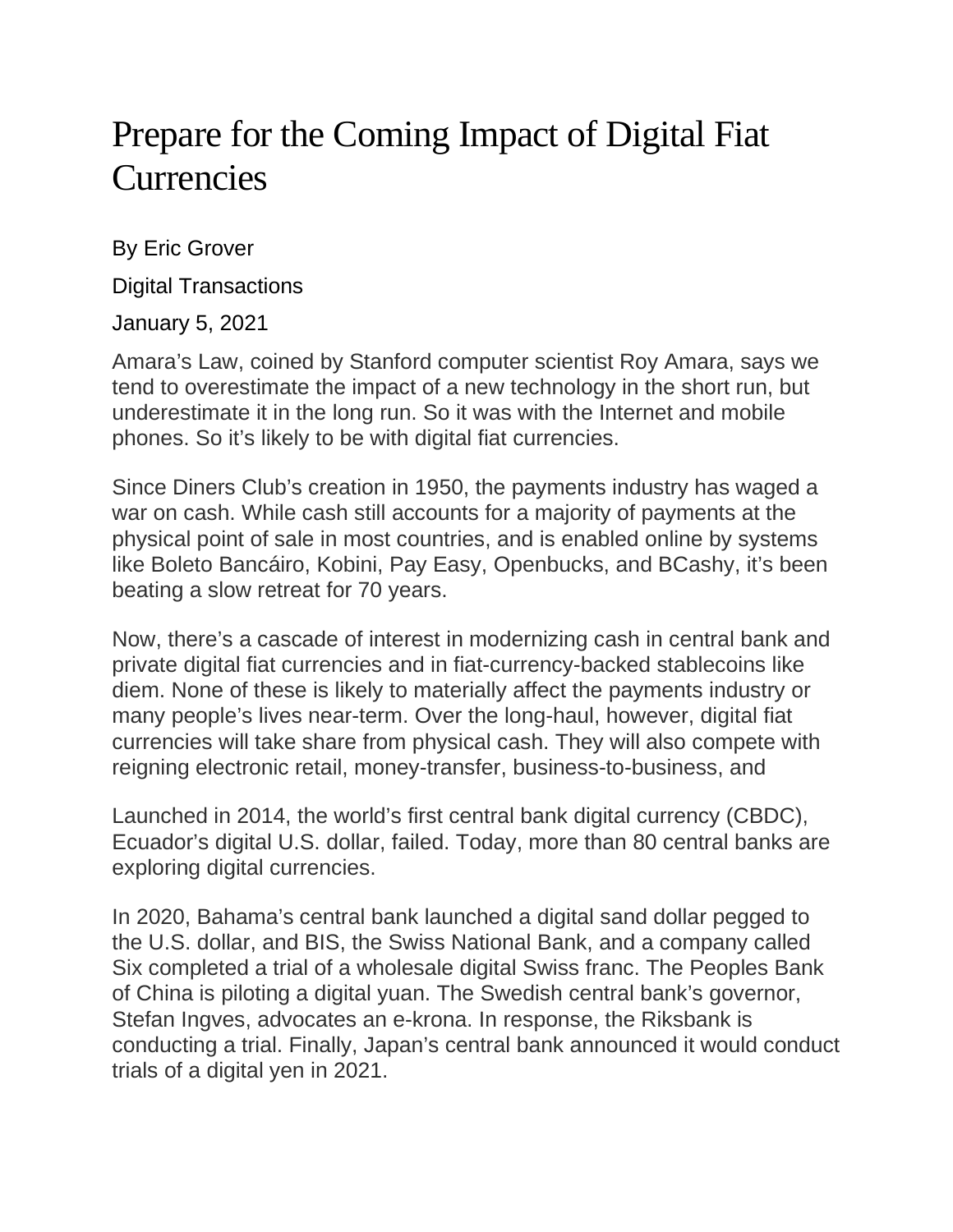Diem and China's digital yuan alarmed major central banks and accelerated their interest in CBDCs. For the European Central Bank, the euro's status as a weak number-two reserve currency after king dollar is an additional motivator. ECB president Christine Lagarde said she had a "hunch" the bank would launch a digital euro in the next two to four years.

The ECB, Fed, Bank of England, and Bank of Japan will coin digital euros, dollars, pounds, and yen, respectively, well within a decade.

Cash is a means of exchange, a store of value, and a unit of account. It's also a network whose utility increases the more people use it.

Digital cash's attractiveness will depend on the strength of the underlying fiat currency. Johns Hopkins economist Steve Hanke observes that "while stable money might not be everything — without it, everything is nothing." Digital dollars and Swiss francs will be desirable. Digital Zimbabwean dollars and Venezuelan bolivars, however, would have little appeal. Emoney will strengthen relatively strong currencies.

E-dollars will be easier for consumers and businesses worldwide to use than physical greenbacks, and will, therefore, crush many of the world's debased fiat currencies.

E-money's utility also depends on people's ability to transact. Mobile phones enable Mastercard, PayPal, and Visa anytime, anywhere. Digital cash and stablecoins will join credit, debit, and prepaid "cards" and keys to alternative payment systems in consumers' digital wallets. As with leather wallets, consumers' payment-method preferences and use will vary.

For banks and businesses, sending an e-dollar instead of an instant credit or initiating a debit will be an option. As with consumers, banks' and businesses' preferences and use are likely to vary.

E-currencies will boost the tech giants' role in payments. They have quotidian engagement, want to be consumers' portal for payments and financial services, and have e-wallets from which digital currencies will be used. Tech titans, however, will be happy to leave the distribution and issuance of e-money to regulated financial institutions.